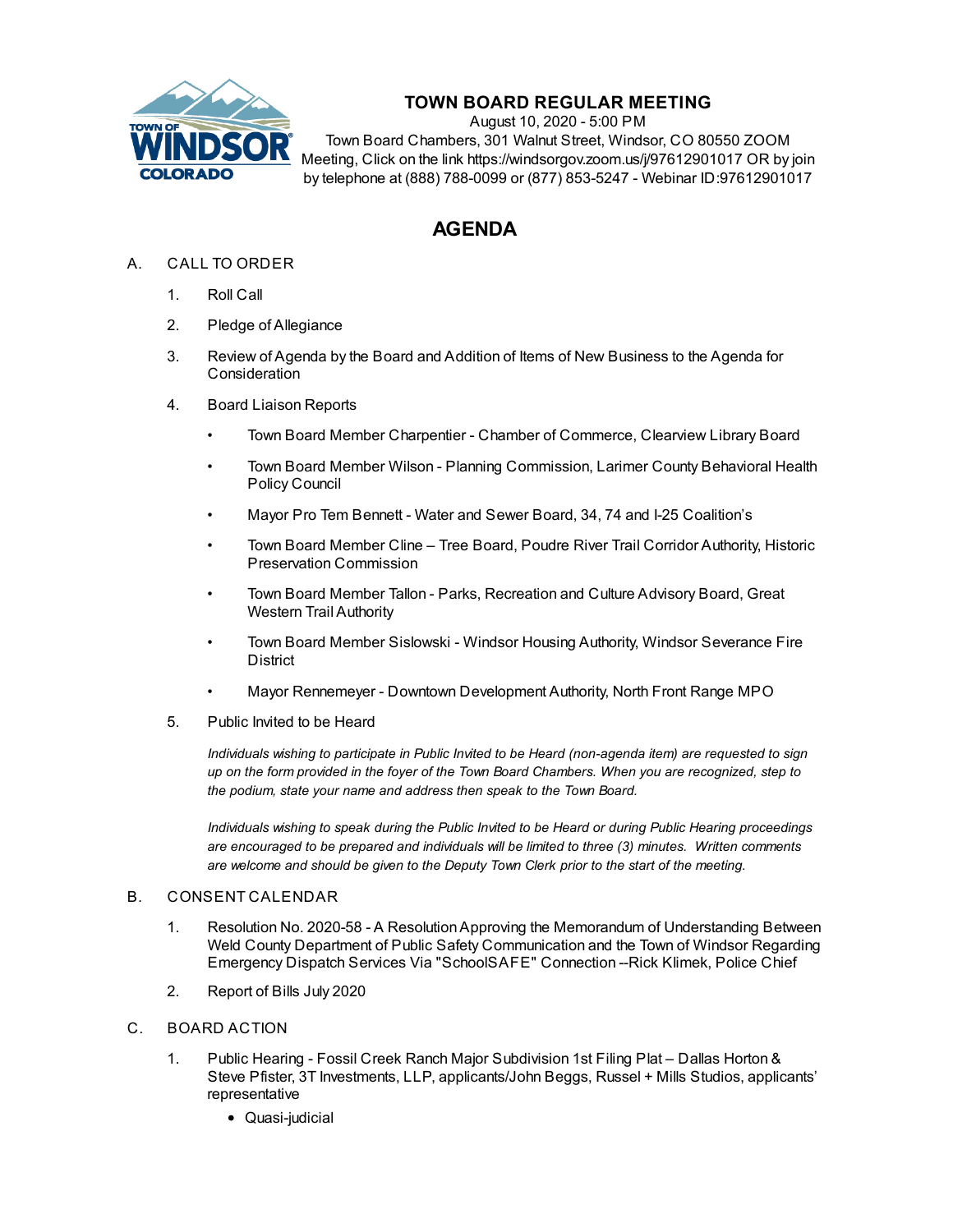- Staff Presentation: Paul Hornbeck, Senior Planner
- 2. Resolution No. 2020-59 A [ResolutionApproving](file:///C:/Windows/TEMP/CoverSheet.aspx?ItemID=998&MeetingID=127) Fossil Creek Ranch Major Subdivision 1st Filing Plat – Dallas Horton & Steve Pfister, 3T Investments, LLP, applicants/John Beggs, Russel + Mills Studios, applicants' representative
	- Quasi-iudicial
	- Staff Presentation: Paul Hornbeck, Senior Planner
- 3. Public Hearing Fossil Creek Ranch Major Subdivision 2nd Filing Plat Dallas Horton & Steve Pfister, 3T Investments, LLP, [applicants/John](file:///C:/Windows/TEMP/CoverSheet.aspx?ItemID=999&MeetingID=127) Beggs, Russel + Mills Studios, applicants' representative
	- Quasi-judicial
	- Staff presentation: Paul Hornbeck, Senior Planner
- 4. Resolution 2020-60 A [ResolutionApproving](file:///C:/Windows/TEMP/CoverSheet.aspx?ItemID=1000&MeetingID=127) Fossil Creek Ranch Major Subdivision 2nd Filing Plat – Dallas Horton & Steve Pfister, 3T Investments, LLP, applicants/John Beggs, Russel + Mills Studios, applicants' representative
	- Quasi-iudicial
	- Staff Presentation: Paul Hornbeck, Senior Planner
- 5. Public Hearing An Ordinance for the Regulation of Traffic by the Town of Windsor, Colorado, Repealing and [Readopting](file:///C:/Windows/TEMP/CoverSheet.aspx?ItemID=995&MeetingID=127) Article I of Chapter 8, and Portions of Article II, Chapter 8, of The Windsor Municipal Code and Adopting by Reference the 2020 Edition of the "Model Traffic Code", Repealing All Ordinances In Conflict Therewith, and Providing Penalties for Violation **Thereof** 
	- Public Hearing
	- Legislative Action
	- Staff Presentation: Kim Emil, Asst. Town Attorney and Aaron Lopez, Commander
- 6. Ordinance No. 2020-1613 An Ordinance for the Regulation of Traffic by the Town of Windsor, Colorado, Repealing and [Readopting](file:///C:/Windows/TEMP/CoverSheet.aspx?ItemID=996&MeetingID=127) Article I of Chapter 8, and Portions of Article II, Chapter 8, of the Windsor Municipal Code and Adopting by Reference the 2020 Edition of the "Model Traffic Code", Repealing All Ordinances In Conflict Therewith, and Providing Penalties for Violation Thereof
	- First Reading Simple Majority Required
	- Legislative Action
	- Staff Presentation: Kim Emil, Asst. Town Attorney and Aaron Lopez, Commander
- 7. Ordinance No. 2020-1611 An Ordinance Amending Chapter 4, Article III of the Windsor Municipal Code to Extend the Town's Sales Tax Collection, [Remittance](file:///C:/Windows/TEMP/CoverSheet.aspx?ItemID=989&MeetingID=127) And Reporting Requirements to On-Line Transactions and On-Line Vendors
	- Second reading
	- Legislative action
	- Staff presentation: Ian D. McCargar, Town Attorney
- 8. Resolution No. 2020-61 A [ResolutionApproving](file:///C:/Windows/TEMP/CoverSheet.aspx?ItemID=988&MeetingID=127) and Adopting the Intergovernmental Agreement Between the Town of Windsor and the Colorado Department of Revenue With Respect to Collection and Distribution of Sales Tax inAccordance With the Sales and Use Tax Software ("SUTS") System
	- Legislative action
	- Staff presentation: Ian D. McCargar, Town Attorney
- 9. Ordinance No. 2020-1612 An Ordinance Amending Chapter 4, Article IV of the Windsor Municipal Code to Increase the Time for Which the Town of Windsor Retains Unclaimed Intangible Property and Other [NecessaryAmendments](file:///C:/Windows/TEMP/CoverSheet.aspx?ItemID=990&MeetingID=127) Consistent with the Revised Uniform Unclaimed PropertyAct
	- Second reading
	- Legislative action
	- Staff presentation: Ian D. McCargar, TownAttorney